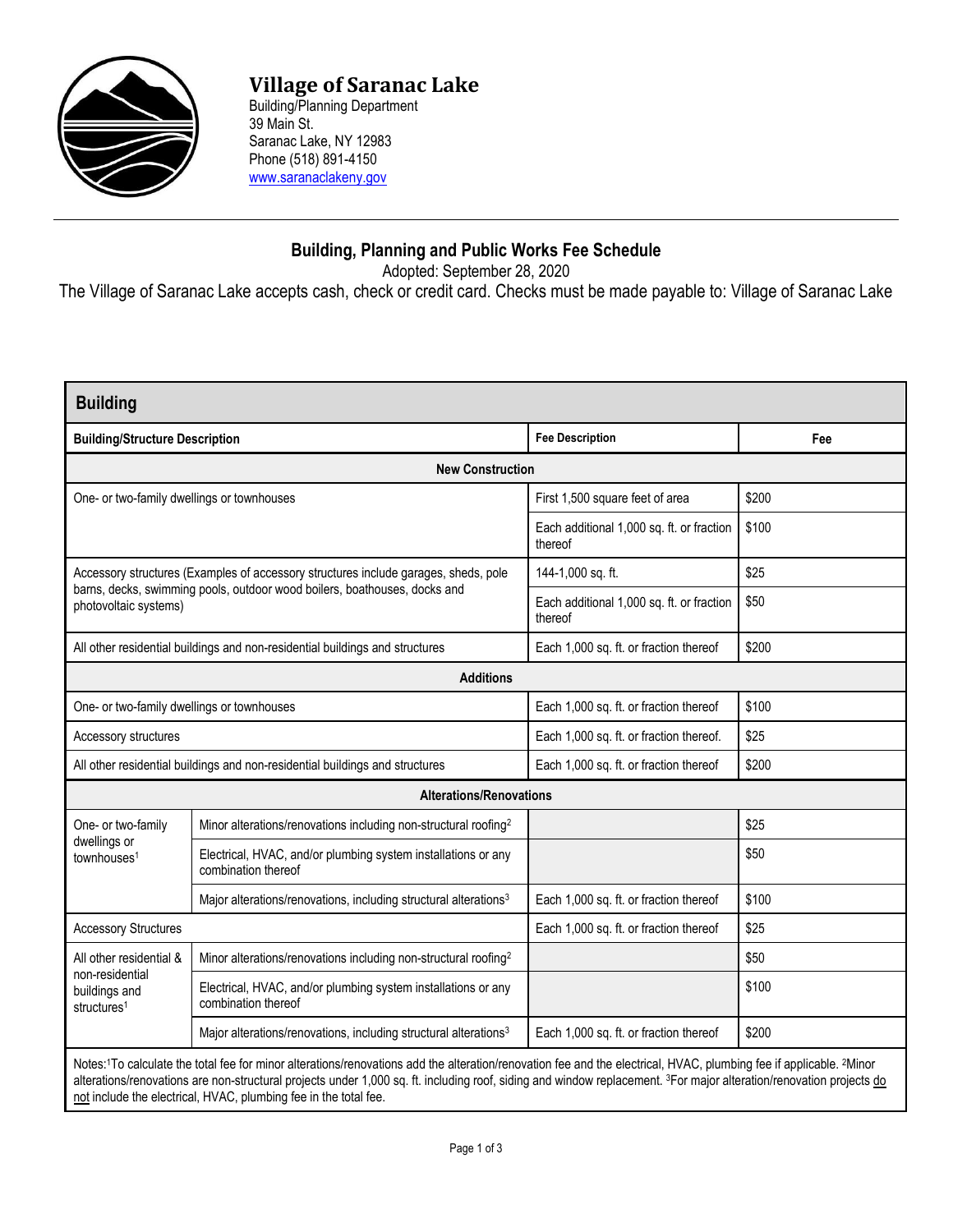| <b>Building (Miscellaneous)</b>                               |                           |  |  |  |
|---------------------------------------------------------------|---------------------------|--|--|--|
| Trash Storage Permit                                          | \$25                      |  |  |  |
| Fence or retaining wall                                       |                           |  |  |  |
| Residential                                                   | \$25                      |  |  |  |
| Commercial                                                    | \$50                      |  |  |  |
| Certificate of Compliance/ Occupancy                          |                           |  |  |  |
| In conjunction with Building Permit                           | No fee                    |  |  |  |
| Without Building Permit (single-family dwelling applications) | \$25                      |  |  |  |
| Without Building Permit (all other applications)              | \$50                      |  |  |  |
| Periodic Inspection                                           | No fee                    |  |  |  |
| Temporary Certificate of Occupancy (maximum 6 months)         | \$25 for every 30 days    |  |  |  |
| Building Permit Renewal (one renewal)                         | 25% of fee (\$25 Minimum) |  |  |  |
| <b>Operating Permit</b>                                       | \$50                      |  |  |  |
| Demolition                                                    |                           |  |  |  |
| Residential                                                   | \$50                      |  |  |  |
| Commercial                                                    | \$100                     |  |  |  |
| <b>Retroactive Permit Penalty</b>                             | 25% of fee (\$50 Minimum) |  |  |  |

| <b>Public Works</b>                |                                                              |  |  |  |  |
|------------------------------------|--------------------------------------------------------------|--|--|--|--|
| <b>Street and Sidewalk Opening</b> |                                                              |  |  |  |  |
| Street (Asphalt)                   | \$288 minimum (0-60 s.f.) + \$4.80 for each additional s.f.  |  |  |  |  |
| Sidewalk (Brick/Concrete)          | \$440 minimum (0-20 s.f.) + \$22.00 for each additional s.f. |  |  |  |  |
| Curbing                            | \$220 minimum (0-5.5 l.f) + \$40 for each additional l.f.    |  |  |  |  |
|                                    | <b>Sewer Tap</b>                                             |  |  |  |  |
| Sewer                              | \$250 per each                                               |  |  |  |  |
|                                    | <b>Water Tap</b>                                             |  |  |  |  |
| 3/4"                               | \$690 per each                                               |  |  |  |  |
| 1"                                 | \$720 per each                                               |  |  |  |  |
| <b>Water Lines Installed</b>       |                                                              |  |  |  |  |
| 3/4"                               | \$77 per linear foot                                         |  |  |  |  |
| 1"                                 | \$83 per linear foot                                         |  |  |  |  |
| <b>Water Meters</b>                |                                                              |  |  |  |  |
| 5/8"                               | \$584 per each                                               |  |  |  |  |
| 1"                                 | \$780 per each                                               |  |  |  |  |